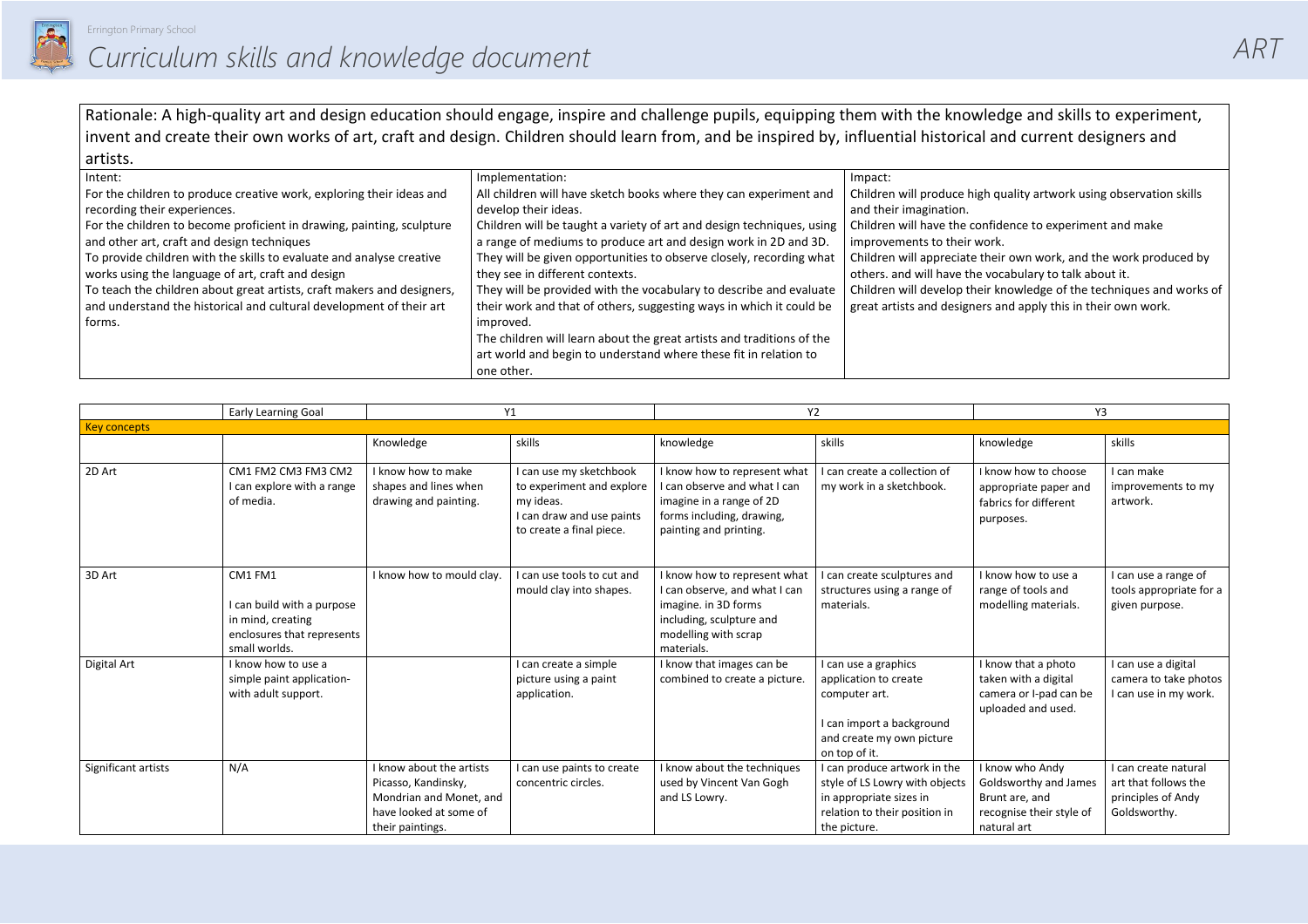

## *Curriculum skills and knowledge document*

|                      |                                                                                                                      |                                                                                                                                                                        | I can create a piece of art<br>using primary colours and<br>shapes.<br>I can create observational<br>drawings of plants. |                                                                                                              | I can draw flowers, in the<br>style of Van Gogh, using<br>different mediums.                                                                 |                                                                                                           | I can draw in the style<br>of Giuseppe<br>Arcimboldo<br>(portraits).                                                                                             |
|----------------------|----------------------------------------------------------------------------------------------------------------------|------------------------------------------------------------------------------------------------------------------------------------------------------------------------|--------------------------------------------------------------------------------------------------------------------------|--------------------------------------------------------------------------------------------------------------|----------------------------------------------------------------------------------------------------------------------------------------------|-----------------------------------------------------------------------------------------------------------|------------------------------------------------------------------------------------------------------------------------------------------------------------------|
| <b>Linear themes</b> |                                                                                                                      |                                                                                                                                                                        |                                                                                                                          |                                                                                                              |                                                                                                                                              |                                                                                                           |                                                                                                                                                                  |
| Drawing              | I can draw with a purpose<br>in mind with a range of<br>media giving meaning to<br>my marks.                         | I know how to use lines to<br>represent a shape or<br>outline.                                                                                                         | I can use a range of tools<br>to create line and shapes.                                                                 | I know that when I draw<br>things that are close to me<br>should be larger than things<br>that are far away. | I can use dots and lines to<br>represent pattern and<br>texture.<br>I can draw using different<br>materials.                                 | I know how to give<br>detail to natural and<br>man-made objects,<br>observing pattern,<br>shape and form. | I can observe closely<br>to draw natural and<br>man-made objects<br>accurately.<br>I can create texture<br>and pattern when<br>drawing in a range of<br>mediums. |
| Sculpture            | I can build with a purpose<br>in mind (using a variety of<br>media). I can talk about<br>what I have made.           | I know how to mould clay<br>to represent a 3D shape<br>(dragon eye).<br>I know how to select<br>materials, considering<br>their shape, to make a<br>model of a castle. | I can use tools to cut clay.                                                                                             | I know how simple tools can<br>be used to mould clay.                                                        | I can use modelling materials<br>to make an imagined or<br>realistic form.<br>I can use techniques such as<br>rolling, cutting and pinching. | I know the techniques<br>used to create Greek<br>pottery.                                                 | I can create clay pots<br>using my thumbs.<br>I can attach handles to<br>my pot using a simple<br>joining technique.                                             |
| Painting             | I can explore colours and<br>have they can change. I<br>can use these colours to<br>paint with a purpose in<br>mind. | I know how to use a range<br>of tools to apply paint.                                                                                                                  | I can mix primary colours<br>to make secondary<br>colours.                                                               | I know primary and secondary<br>colours.                                                                     | I can mix colours to suit a<br>task.<br>I can use tones and shades.                                                                          | I know how to add<br>surface detail to print or<br>paintings.                                             | I can mix colours using<br>the correct language,<br>including tints and<br>shades.<br>I can create textures<br>and effects using<br>paint.                       |
| Print making         | I can use materials to<br>make marks and patterns<br>with a purpose in mind.                                         | I know how to create an<br>Aboriginal piece of art<br>using dots.                                                                                                      | I can print using tools to<br>create Aboriginal art.                                                                     | I know different printing<br>techniques using everyday<br>materials.                                         | I can use printing techniques<br>such as rolling, stamping,<br>pressing and rubbing to<br>create a background for a<br>collage.              | I know how to use lines<br>to create a lino print.                                                        | I can create single and<br>multicoloured prints<br>using layering.                                                                                               |
| Collage              | I can use a range of<br>materials to create a<br>picture.                                                            | I know what a collage is.                                                                                                                                              | I can cut, tear and glue<br>materials to make a<br>picture.<br>I can sort and arrange<br>materials.                      | I know that collages can be<br>created by layering materials.                                                | I can cut and tear fabrics and<br>papers, attaching them using<br>different joining techniques.<br>I can add texture by mixing<br>materials. | I know how to use a<br>variety of materials to<br>create a collage on a<br>theme.                         | I can select colours<br>and materials to<br>create effects.<br>I can refine and<br>improve my work.                                                              |
| Pattern              | N/A                                                                                                                  | I know how to make a<br>simple pattern using<br>colours and shapes.                                                                                                    | I can use a range of<br>mediums to create a<br>repeated pattern.                                                         |                                                                                                              |                                                                                                                                              | I know how to create a<br>repeated pattern on 3D<br>sculptures.                                           | I can create a<br>repeated pattern in<br>clay                                                                                                                    |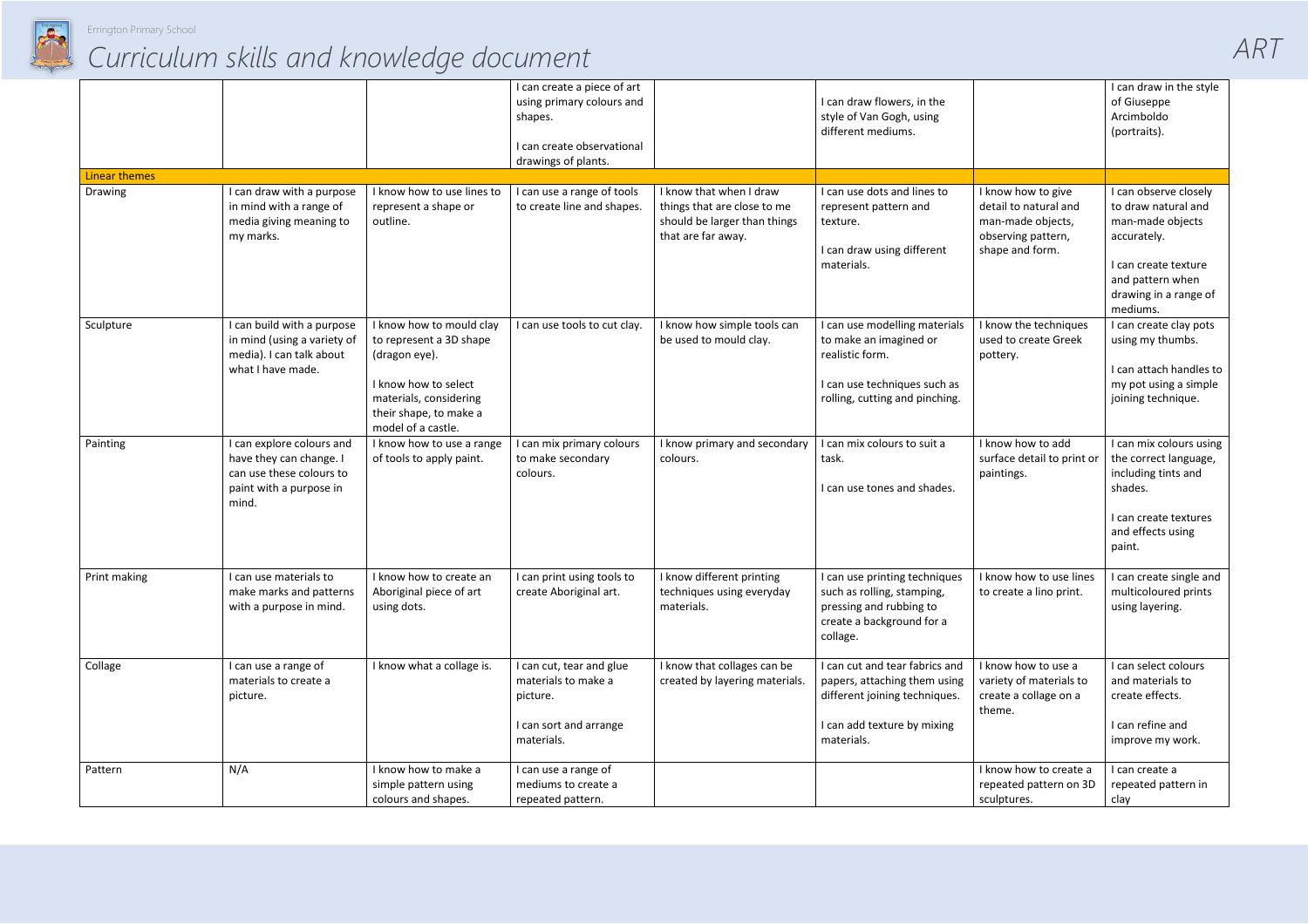

## *Curriculum skills and knowledge document*

*ART*

|                      |  | Y4                                                                                                                                                                      |                                                                                                                                                                                                                                       | Y5                                                                                                                                                                                                                                                                     |                                                                                                                                                                                                                                                                                 | Y6                                                                                                                                                                                                           |                                                                                                                                                                                                                            |
|----------------------|--|-------------------------------------------------------------------------------------------------------------------------------------------------------------------------|---------------------------------------------------------------------------------------------------------------------------------------------------------------------------------------------------------------------------------------|------------------------------------------------------------------------------------------------------------------------------------------------------------------------------------------------------------------------------------------------------------------------|---------------------------------------------------------------------------------------------------------------------------------------------------------------------------------------------------------------------------------------------------------------------------------|--------------------------------------------------------------------------------------------------------------------------------------------------------------------------------------------------------------|----------------------------------------------------------------------------------------------------------------------------------------------------------------------------------------------------------------------------|
| <b>Key concepts</b>  |  |                                                                                                                                                                         |                                                                                                                                                                                                                                       |                                                                                                                                                                                                                                                                        |                                                                                                                                                                                                                                                                                 |                                                                                                                                                                                                              |                                                                                                                                                                                                                            |
|                      |  | Knowledge                                                                                                                                                               | skills                                                                                                                                                                                                                                | Knowledge                                                                                                                                                                                                                                                              | <b>Skills</b>                                                                                                                                                                                                                                                                   | Knowledge                                                                                                                                                                                                    | Skills                                                                                                                                                                                                                     |
| 2D Art               |  | I know about the effects I<br>can create using different<br>mediums.                                                                                                    | I can develop a range of<br>pieces of art that reflect<br>the style or artist<br>explored.<br>I can use a range of<br>mediums, such as chalk,<br>wax and pencils to<br>experiment with blending,<br>shading and creating<br>textures. | I can use my knowledge of<br>tools and materials to select<br>appropriate ones for a task.                                                                                                                                                                             | I can use a sketchbook to<br>develop skills taught, and to<br>experiment with the styles<br>and techniques used by the<br>artists taught.<br>I can explain how a piece of<br>art makes me feel, explaining<br>my views by referencing<br>effects (e.g., colour and<br>pattern). | I can explain how a<br>piece of art makes me<br>feel, explaining my<br>views by referencing<br>effects (e.g., colour and<br>pattern).                                                                        | I can use sketchbooks<br>to record<br>observations, explore<br>and develop ideas,<br>experiment with<br>different shading and<br>colouring techniques<br>and to create my own<br>work based on that of<br>notable artists. |
| 3D Art               |  | I know what is needed to<br>make Papier-Mache.<br>I know how to improve my<br>design upon reflection of<br>the initial plan.                                            | I can mould and construct<br>a 3-D structure of a<br>helmet using Papier-<br>Mache.                                                                                                                                                   | I know how to join pieces of<br>clay together.                                                                                                                                                                                                                         | I know how to successfully<br>create a clay model/sculpture<br>using appropriate tools and<br>materials.                                                                                                                                                                        | I know how Egyptian<br>deaths masks were<br>created and the cultural<br>reasons why these were<br>made.                                                                                                      | To use clay and<br>sculptural techniques<br>to create Egyptian<br>death Masks.                                                                                                                                             |
| Digital Art          |  | I know that to develop a<br>short animation clip, it<br>requires many frames.                                                                                           | I can use a simple<br>animation tool to create a<br>short animation clip.                                                                                                                                                             | I know that a graphics<br>application will allow a variety<br>of effects to be added to a<br>picture.                                                                                                                                                                  | I can use photo editing<br>software to apply effects to a<br>photograph.<br>I can use a graphics<br>application independently,<br>choosing the appropriate<br>tools and techniques to<br>create a desired effect.                                                               |                                                                                                                                                                                                              |                                                                                                                                                                                                                            |
| Significant artists  |  | I can identify Modigliani<br>portraits by their distinct<br>style.<br>I can recognise abstract<br>art by the artist Matisse<br>and discuss what the<br>forms represent. | I can draw my own<br>portraits, and create<br>collages, in the style of<br>Modigliani.<br>I can use shape and colour<br>to represent the human<br>form in the style of<br>Matisse.                                                    | I know about the contribution<br>William Morris made to the<br>world of design and can<br>identify his work and style.<br>I understand how Van Gogh<br>used vibrant colours and<br>textures effectively in his<br>work.<br>I know about the work of<br>Henri Rousseau. | I can experiment with taught<br>techniques and styles of<br>significant artists and use<br>these in my own artwork.                                                                                                                                                             | I know about art<br>techniques from<br>different cultures,<br>including those linked<br>to religion.<br>I understand how his<br>wartime experiences<br>influenced the artwork<br>of Joe Cole (local artist). | I can experiment with<br>a variety of tools and<br>materials to create<br>effects inspired by<br>significant artists.                                                                                                      |
| <b>Linear themes</b> |  |                                                                                                                                                                         |                                                                                                                                                                                                                                       |                                                                                                                                                                                                                                                                        |                                                                                                                                                                                                                                                                                 |                                                                                                                                                                                                              |                                                                                                                                                                                                                            |
| Drawing              |  | I know how to develop<br>observational drawings by<br>considering perspective, size,<br>light and shadow.                                                               | I can experiment with line,<br>tone and texture using<br>pencils of different grades.<br>I can use shading to show<br>light and shadow effects.                                                                                       | I know that observing the shapes<br>that make up an animal will help<br>me to draw it.                                                                                                                                                                                 | I can use simple rules of<br>perspective in drawings of<br>figures and buildings.<br>I can use a variety of techniques<br>to add effects.                                                                                                                                       | I know how artists show<br>movement in their<br>drawings.                                                                                                                                                    | I can use a variety of<br>tools and materials and<br>select the most<br>appropriate.<br>I can choose and use<br>techniques appropriate<br>to a task.                                                                       |